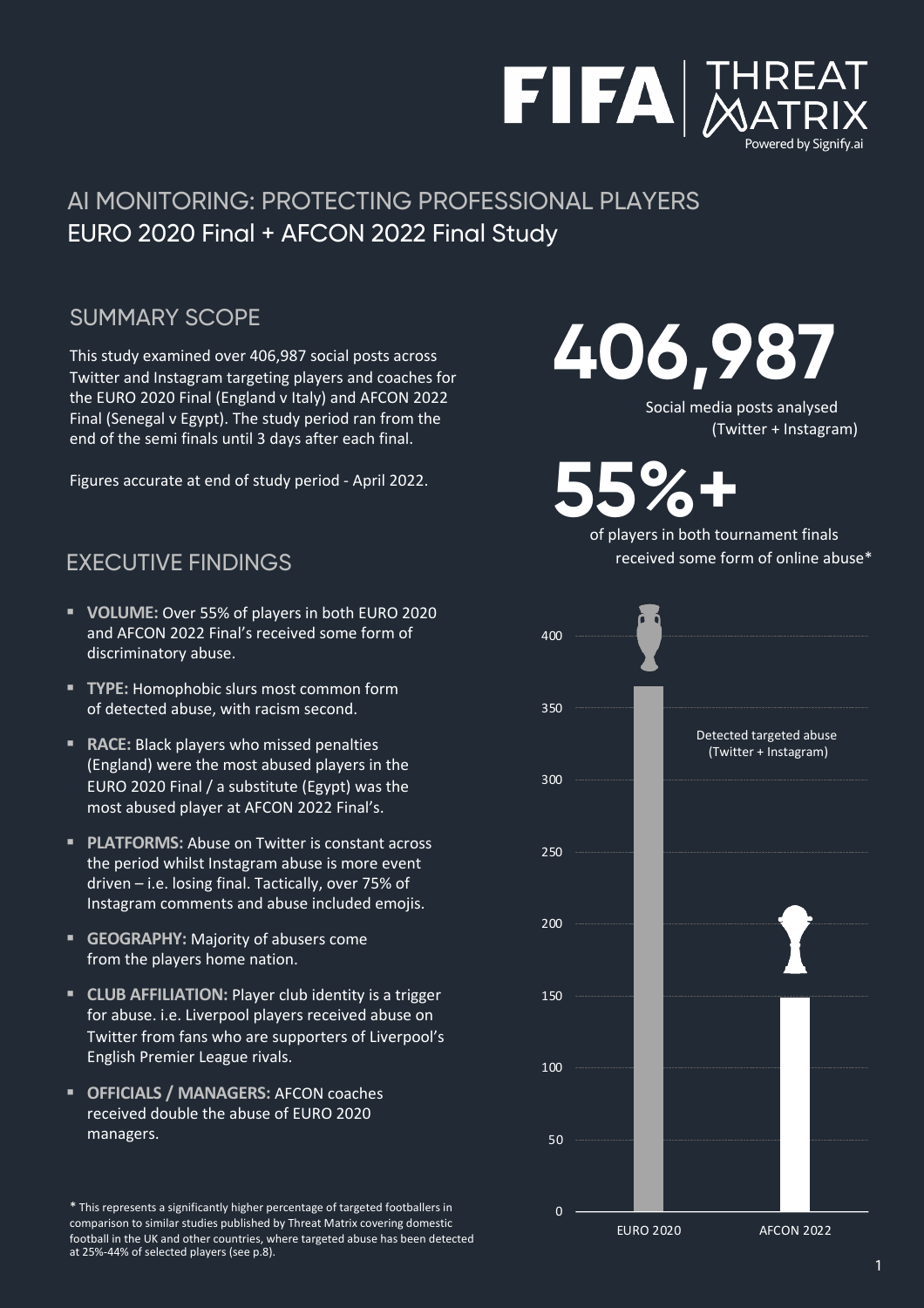# PURPOSE OF STUDY

This study seeks to examine abuse targeting players and coaches in two high profile international tournament finals; England v Italy in the EURO 2020 Final played in July 2021, and Egypt v Senegal in the AFCON 2022 Final played in February 2022.

Examining content from Twitter and Instagram from the end of the semi-finals through to 3 days after each final this study illuminates levels and types of abuse directed at players competing in international tournaments.

The comparison of the EURO and AFCON final's is designed to determine that players competing in tournaments are being targeted regardless of continent or country.

It also examines the geographic source of abusers as well as motivations, which signifies the impact of domestic league rivalries on the targeting of players in international tournaments.

#### AI METHODOLOGY

Threat Matrix is a unique, innovative service developed with the specific intent of identifying and tracing online discriminatory abuse and behaviour (including direct threat).

Using machine learning, the service pulls huge data sets from social media, filtering this data to identify instances of targeted and direct abuse.

The ability to leverage this specialised knowledge of context and relevance with both AI and human verification underpins this study and supports a level of nuanced understanding of the game and those seeking to attack its values.

For more details see - Methodology (p.10)

#### Account coverage includes:

#### **EURO 2020**

**England squad:** 21 active Twitter accounts 22 active Instagram accounts

**I**Italy squad: 16 active Twitter accounts 18 active Instagram accounts

#### **AFCON 2022**

**Egypt squad** 11 active Twitter accounts 19 active Instagram accounts

**Senegal squad** 11 active Twitter accounts 26 active Instagram accounts

Team coaches, managers & officials also included.



Powered by Signify.ai



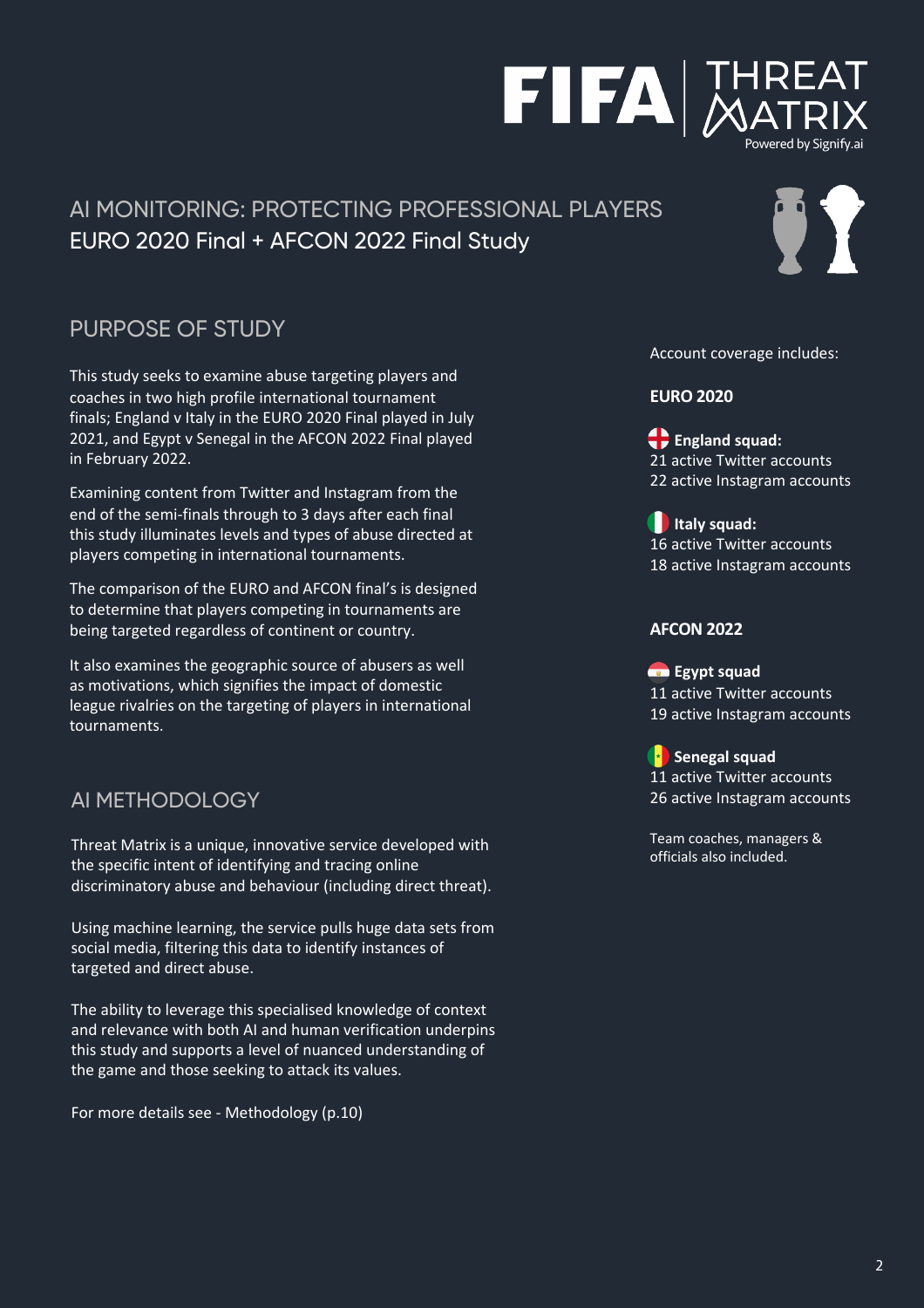

#### TYPES OF ABUSE

The study revealed 514 abusive posts targeting players.

The EURO 2020 Final accounted for 365 abusive posts, whilst the AFCON Final accounted for 149.

Whilst each tournament exhibited different primary abuse categories, racism and homophobia were the two most prevalent forms of abuse present across the tournaments representing a combined 78% of all detected abuse on Twitter and Instagram.



'Other' 4%

**FIFA MATRIX** 

Powered by Signify.ai

IT

**78 %** of all detected abuse across was racist or homophobic in nature

#### EURO 2020

Over 78% of the abuse targeting players around the EURO 2020 Final contained racist abuse. 23% of this was also combined with homophobic abuse. The majority of this abuse was directed at black England players, particularly the trio of England players involved in the decisive penalty shootout.

Racist abuse was also targeted at Italian players. This was primarily directed by fans attacking Italy's victory and included anglicised slurs for Italians.

The study required nuance and knowledge in order to account for peculiarities such as an Italian player whose nickname is "gorilla". This amplified the use of Gorilla emojis, which in another context would have been considered as racial abuse.

#### AFCON 2022

The AFCON Final attracted lower rates of specifically racist abuse (26%). This is likely explained by the make up of the primary audience. However, players experienced much higher levels of homophobic abuse (62%), again playing into cultural stereotypes aligned with the primary audience for the tournament.

Islamophobic abuse was also more prevalent than in the EURO 2020 Final, again this is attributable to a higher presence of Muslim players involved in the squads making religion an issue with which to abuse players.

There was also violent and discriminatory abuse targeted at players from fans of their domestic clubs overseas.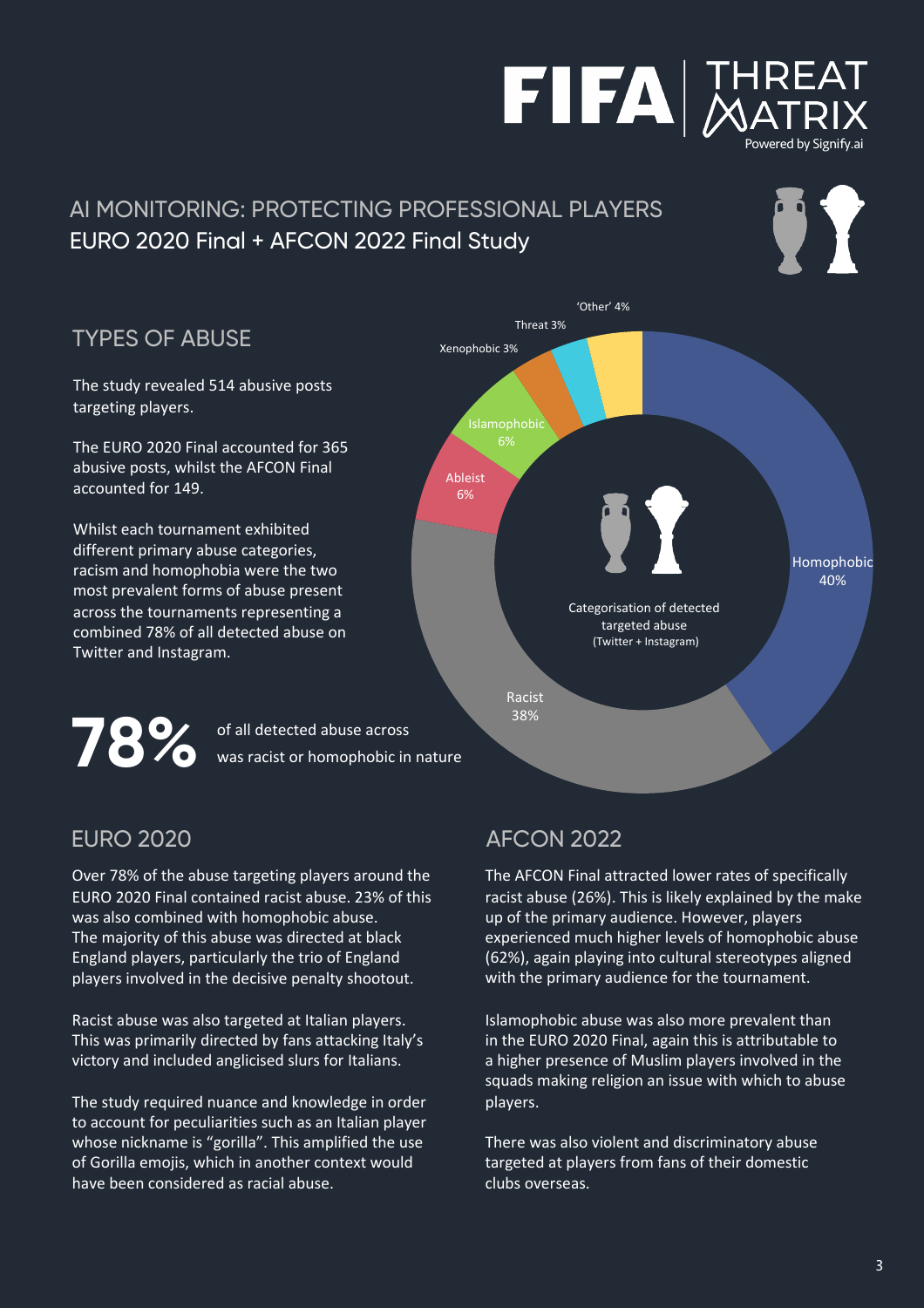# IDENTIFIABLE ACCOUNTS

This study focused on the number of abusive accounts that could be identified – showing that more action can be taken by authorities, national football associations and (where there is a clear affiliation) domestic clubs.

TOP LINE ANALYSIS



Number of posts with direct discrimination or other abuse (e.g. threat) targeted at players and their families, flagged for review

541

Number of accounts 411 authoring verified abusive <br>content content

This study has been able to verify and categorize targeted abuse with global reach from 411 detected accounts.

By auditing abuse and accounts in this way, FIFA will be better informed on regulation and policy regarding better moderation and action by social media platforms.

The identification of these authors would allow future studies to support real action by FIFA and their member federations / national associations, providing data that can inform real action. Actionable solutions can range from inviting abusers to education programs, excluding them from purchasing tickets or tournament attendance, through to supporting legal enforcement action in the most serious cases.

#### REAL ACTION

256 113 Verified identity of abusive account owners

High probability of identification of account owner with full investigation or identification resolved to jurisdiction with low probability of action

Low probability of identification of account owner or account deleted

**90%**

of detected accounts sending abuse are identifiable or have a high probability of identification



Powered by Signify.ai



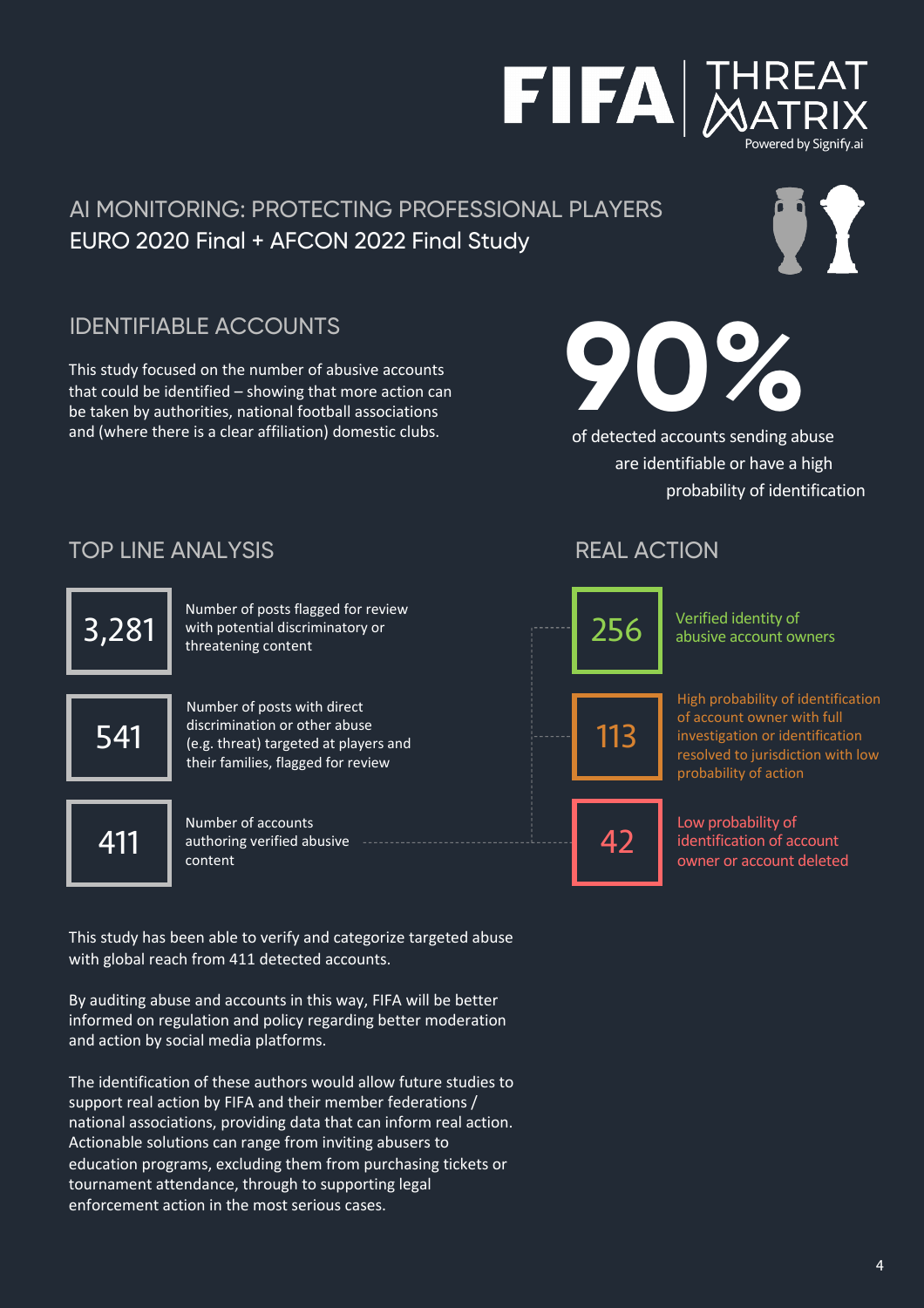



# 97

# TARGETED PLAYER ANALYSIS: EURO 2020



#### No. of detected targeted abusive messages (EURO 2020 final)

#### ANALYSIS

- Racism after three black English players missed penalties has been well documented after the EURO 2020 final. However, there was also significant abuse directed at Italian players. Much of this abuse is still live, especially where it involves English slurs for Italians.
- The fact it is still live after 9 months highlights the importance of specialised and tailored monitoring and detection that combines technical elements with knowledge of the sport, fans and terms and tactics used.
- Threat Matrix also detected abuse of England players directed through praise of Italian players with racist terms used to describe players tackled in a particular challenge. For example, the use of racial terms directed at an English player in response to the Italian player tackling / dragging him down by the shirt collar.
- A key point to note is that prior to the penalties, racist abuse had been relatively low. Homophobic terms were more prevalent in the preceding days and first part of the match. This has been observed in other studies across several sports. Racism often picks its moment and is unleashed after a trigger. This means that a tournament or match with relatively low abuse levels can become a flashpoint at any moment.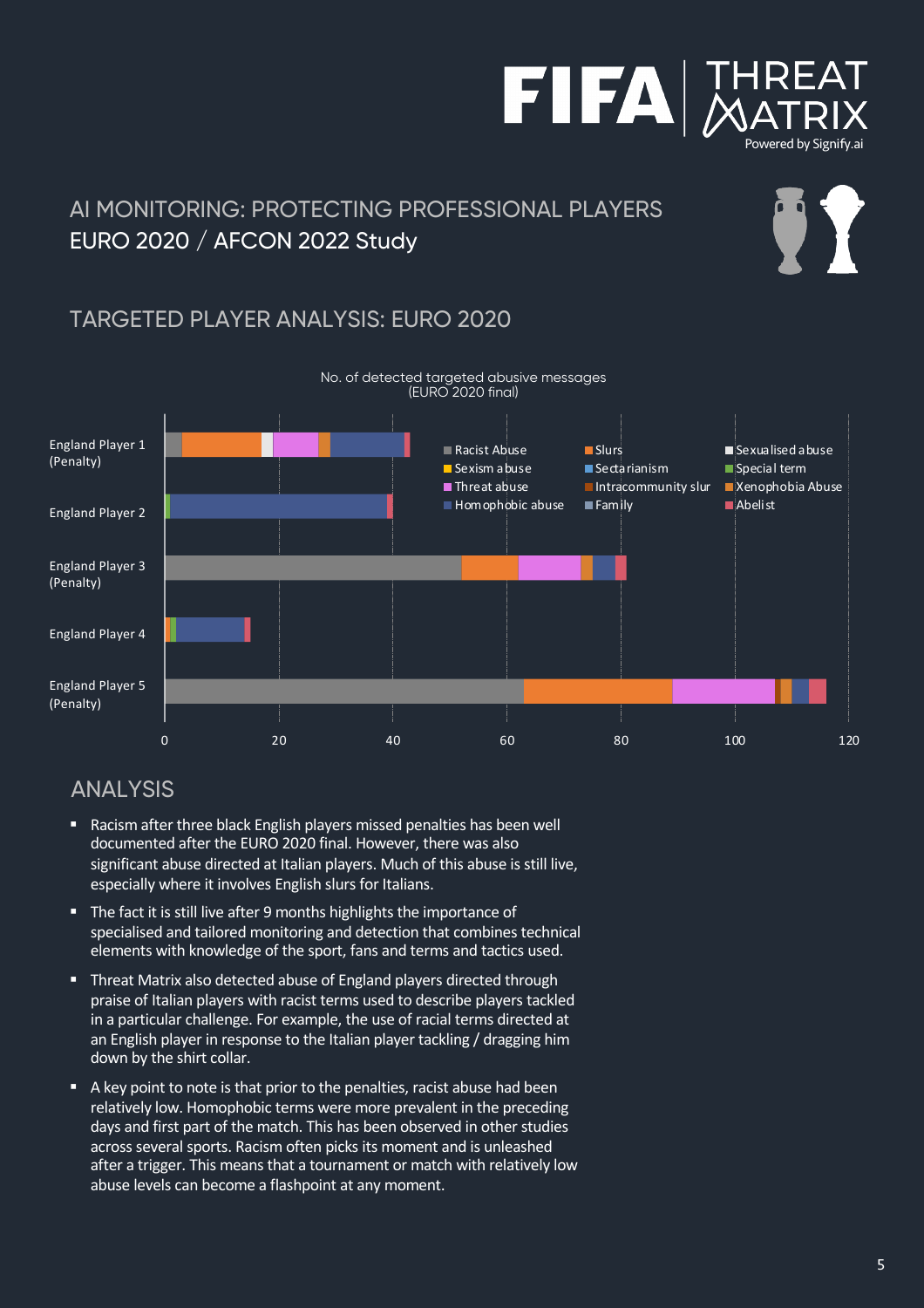



IT

### AI MONITORING: PROTECTING PROFESSIONAL PLAYERS EURO 2020 / AFCON 2022 Study

#### TARGETED PLAYER ANALYSIS: AFCON 2022



#### ANALYSIS

- Egypt's coach featured in the top 5 most abused targets in the AFCON 2022 final (his decision to select a particular substitute led to the majority of this abuse).
- One substitute received the highest number of both homophobic and violent terms. A significant portion of this abuse was on Instagram with over 30% containing emojis.
- This abuse appeared to be event driven the result of being brought on as a substitute during the final.
- Senegal's primary penalty taker received early abuse having missed a penalty during the standard 90 minutes. However, this reduced as the match progressed.
- One Egyptian player received over 50% of all Islamophobic comments during the study. The majority of these are from accounts based in the UK and seem to have been triggered by domestic football rivalries from fans watching the tournament. Even where accounts are based in Egypt or Africa the accounts show allegiance to rivals of their domestic club.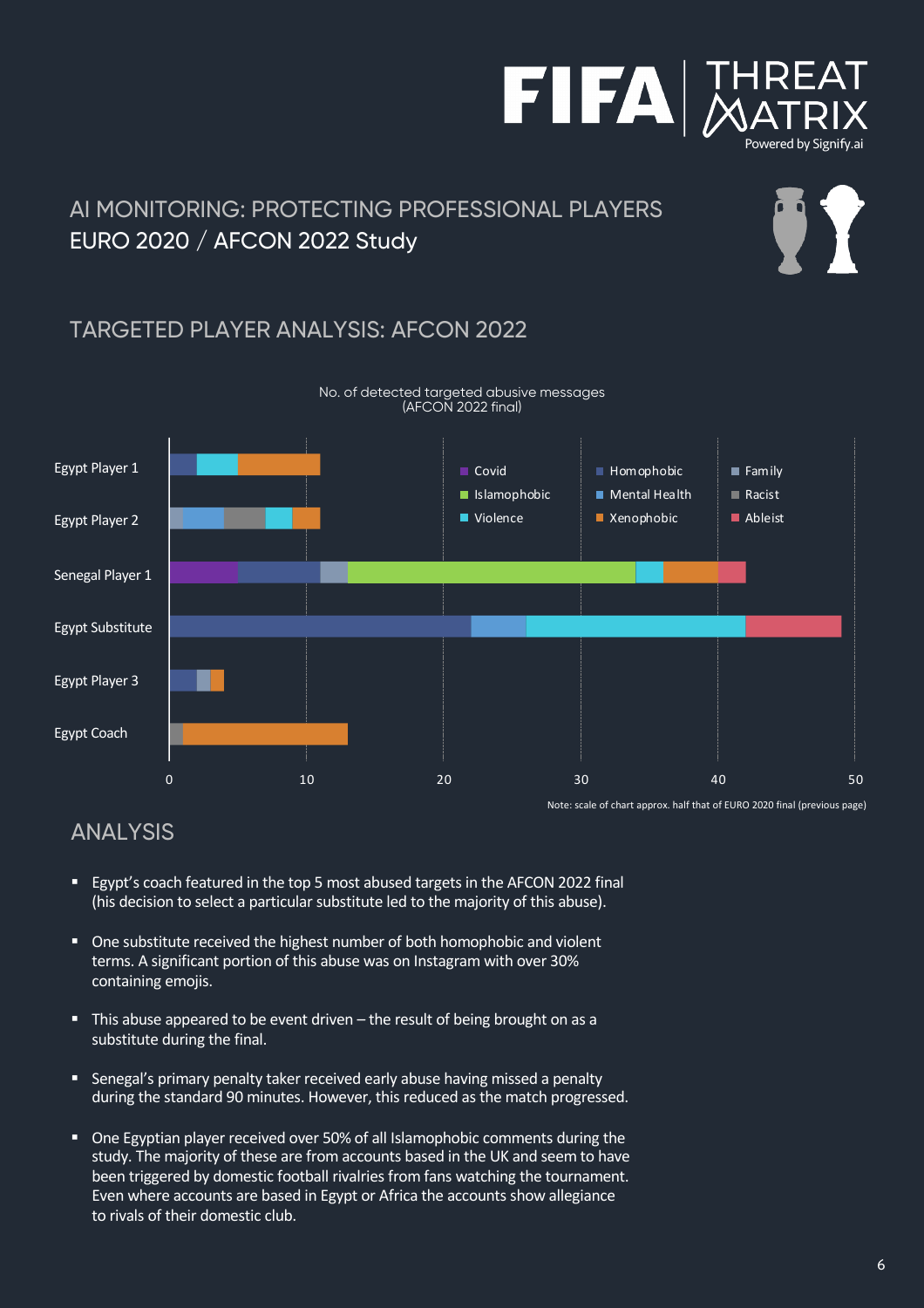#### PLATFORM MODERATION

Despite the high profile of online abuse over recent years and the campaigns / calls for action in tackling it platforms have very different approaches.

Of the 541 abusive posts in this study 312, or 58%, are still visible on platform\*.

Many of these posts that relate to the EURO 2020 Final have now been visible on platform for over 8 months.

#### ISSUE HIERARCHY

One of the most striking aspects of platform moderation is the manner in which differing types of abuse are treated. Racism is the only universal issue on which platforms can be clearly evidenced to take action.

87% of non-racist abuse remains live on the platform with issues like homophobia or threat not removed from the platform with the same efficiency.

This is clearly evidenced at the EURO 2020 Final where the majority of racist abuse directed at black England players during and in the wake of the final has been removed from platforms (despite some notable exceptions still live at the time of reporting). However, much of the homophobic abuse from the same tournament remains live on platform over 8 months later.

There is also further nuance as the use of racialised anglicised slurs for Italians directed at the Italian players, remain live (see p.5).



**87%**

of all abuse still live

**58%**





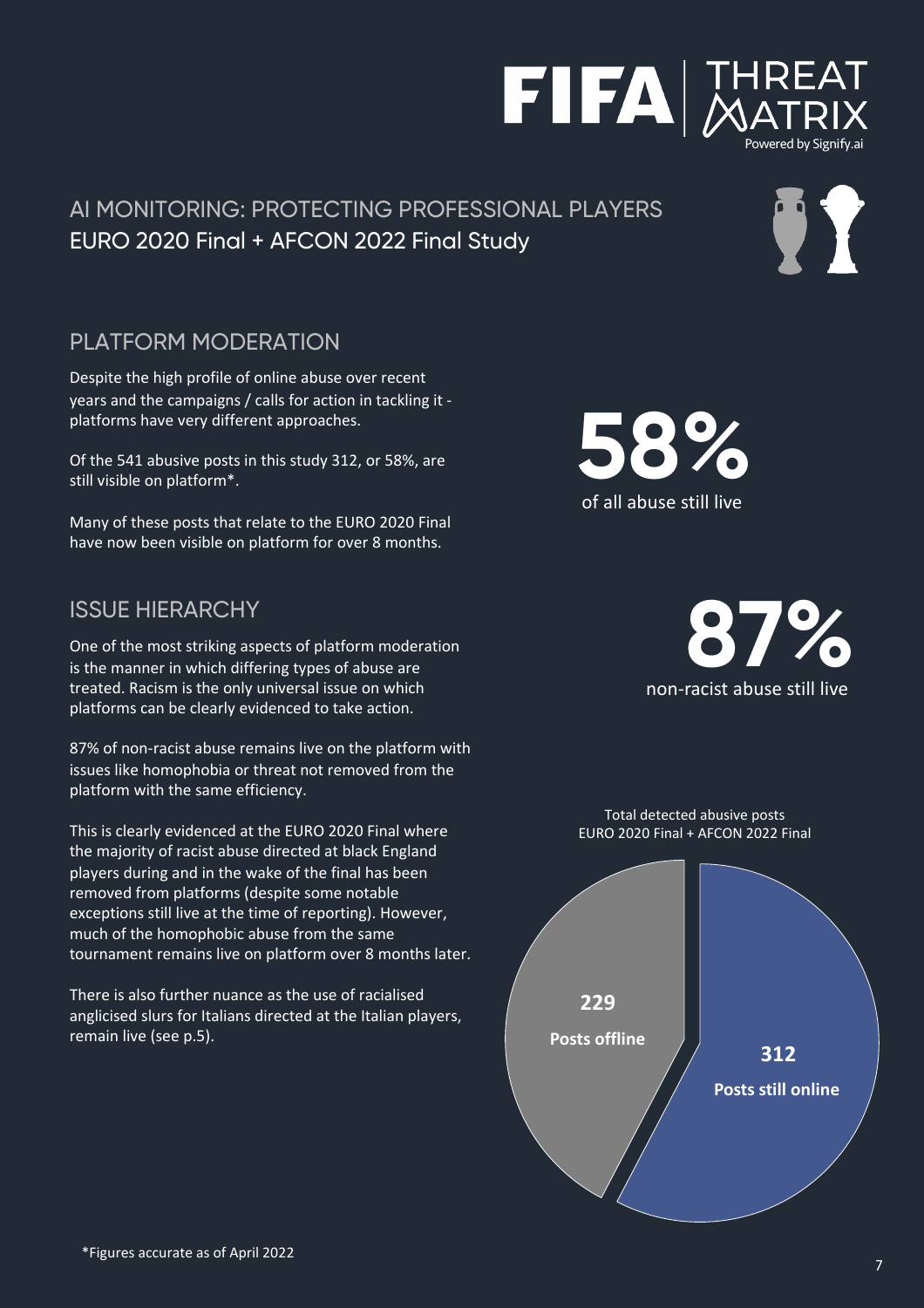# FIFA

# AI MONITORING: PROTECTING PROFESSIONAL PLAYERS EURO 2020 Final + AFCON 2022 Final Study

#### INTERNATIONAL V DOMESTIC

The data from this study was compared to data from previous studies by Signify\* covering top-flight domestic leagues in Europe. These included the English Premier League during 'Project Restart' - the six-week conclusion to the 2019/20 season, and a full season study from 2020/21 season.

The study period represents a quarter of the timeframe of a domestic season, so we have adjusted for this by comparing the one-week study windows for each final by volume against the average monthly abuse totals detected in domestic studies. We are also aware of incidents outside of this window (e.g. the Nigerian team received death threats after being knocked out of AFCON 22).

This comparative study of the two (domestic season vs international finals) supports the hypothesis that international tournaments, with raised stakes, attract higher levels of targeted discriminatory abuse. The EURO 2020 Final received nearly double the number of abusive incidents with the AFCON 2022 Final seeing three quarters of this volume.



The second comparison metric highlighted by the study examines the percentage of players targeted with discriminatory abuse. Over 55% of the players in this study received targeted abuse. This is 11% higher than the Domestic English Premier League season 2020/21 and 13% higher than EPL Project Restart. This indicates that players face a higher chance of being targeted with abuse in the final of an international tournament verses domestic competitions. As illustrated in the case studies, international competitions not only trigger their own issues but also inherit those of domestic leagues as well.



\*Signify studies commissioned by Kick It Out and the Professional Footballers' Association (PFA). PFA + Kick It Out 2020 Project Restart Report: <https://www.thepfa.com/news/2020/10/21/pfa-charity-ai-research-study> PFA Season 2020-21 Report: <https://www.thepfa.com/news/2021/8/4/online-abuse-ai-research-study-season-2020-21>

#### No. of detected incidents of targeted abuse



Powered by Signify.ai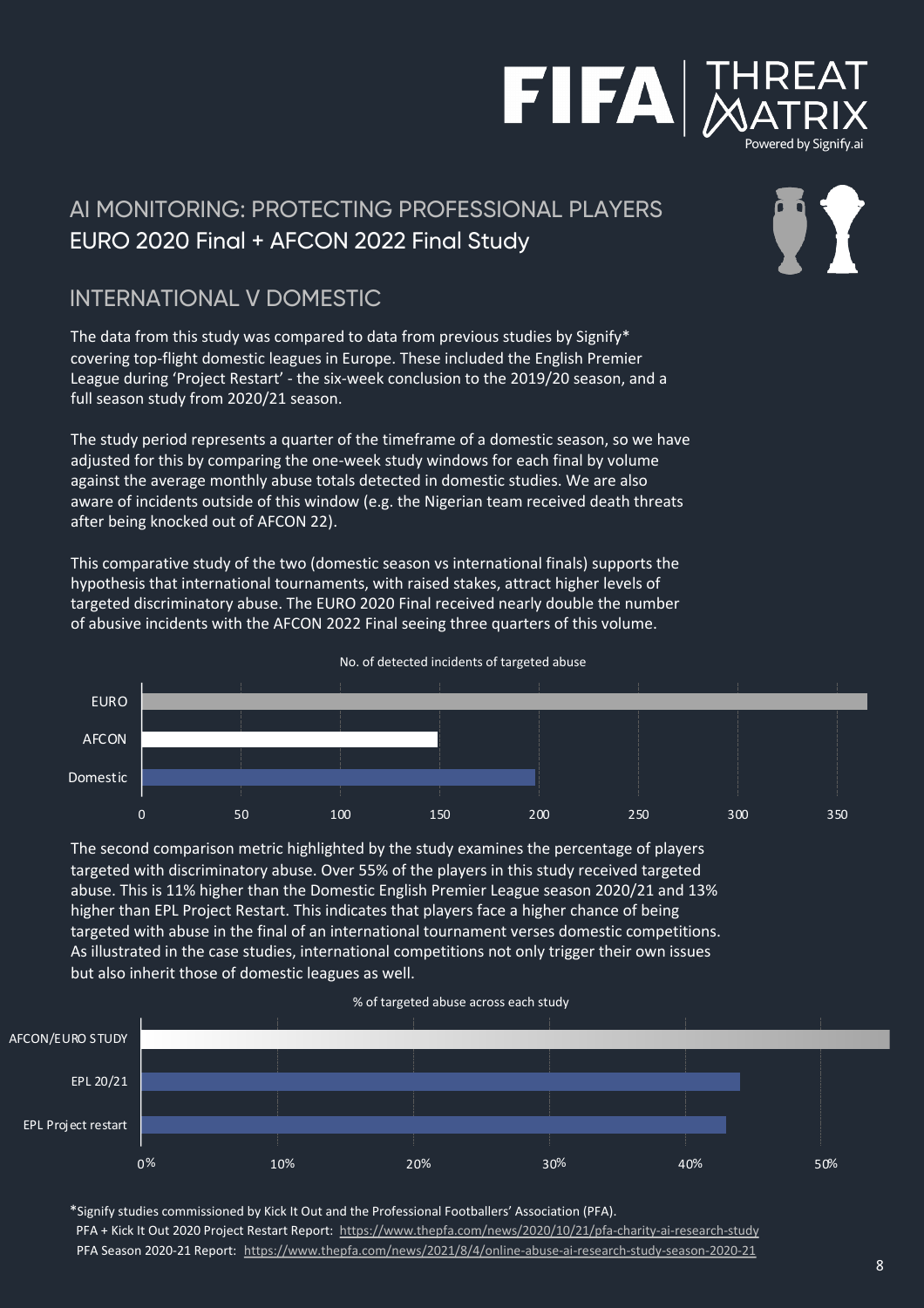#### **GFOGRAPHY**

- In both tournaments the origin of abusive accounts followed the same pattern with a majority of abuse coming from the home nation of the players being targeted.
- Abuse has a global profile with significant percentages detected as coming from Middle Eastern, Asian and African countries.
- Abuse from outside the home nations of the players being targeted seems to be linked to interest in domestic football leagues, particularly those in the UK and Europe which enjoy global followings.
	- Homophobic terms were more prolific targeting AFCON players than abuse detected in the EURO 2020 Final
	- Islamophobia was more prevalent surrounding the AFCON Final with 33 instances where none were detected in relation to the EURO 2020 Final
	- Anti-black racism made up 76% of abuse in the EURO Final and where it did appear targeting players in the AFCON Final over 50% was from accounts based in the UK and Europe targeting players from the domestic leagues in those countries.



Abuse detected

countries